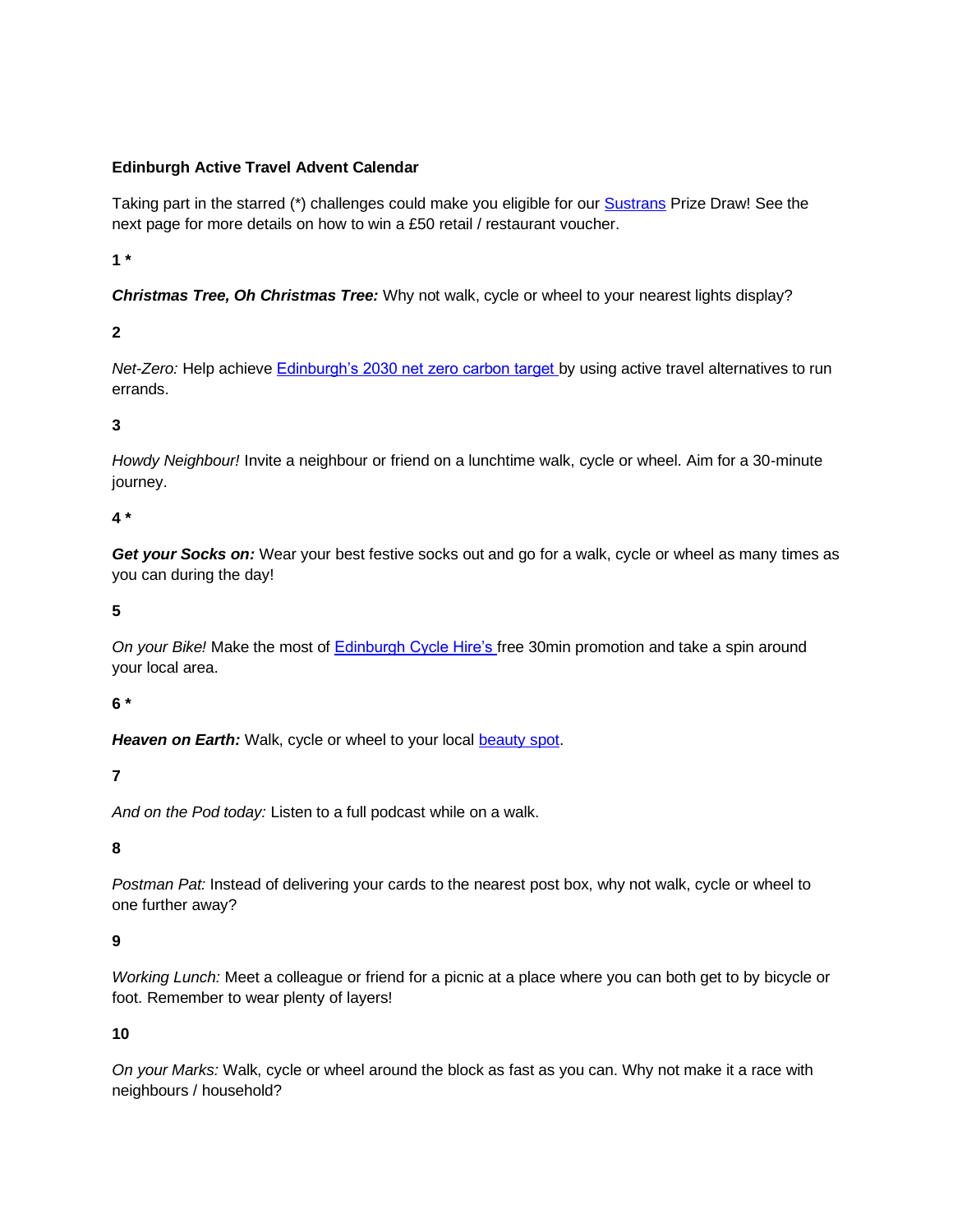**11** 

*Hello?* Whilst out on a walk, cycle or wheel, stop off at a safe spot and make a call. It can be for work or a friendly catch-up with a friend.

**12 \*** 

*International Mountain Day:* Incorporate a hill into your walk, cycle or wheel. It doesn't matter what the incline is!

## **13 \***

*Active Bingo***:** Get the family involved and create a bingo board with various key and interesting places to visit in and around Edinburgh

## **14**

*Sunset:* Get a picture of the evening sunset on a walk, cycle or wheel.

## **15**

*Any Mince Pies Left? W*alk, cycle or wheel to your local shop to grab those Christmas essentials.

## **16** \*

*Early Bird Catches the Worm:* Complete a 20-minute walk, cycle or wheel before starting your day.

## **17**

*A Day with the Fishes*: Walk, cycle or wheel along the [North Edinburgh Shore.](https://madelviccommunity.files.wordpress.com/2017/04/granton-hub-shoreline-walk.pdf)

## **18**

*On Silent:* Leave your phone at home and embrace the calming sounds of local nature on a walk, cycle or wheel

# **19 \***

**Now that's a picture!** Walk, cycle or wheel to **one your nearest areas of street artwork**.

## **20 \***

**Shop Local!** Why not support local traders and walk, cycle or wheel to your nearest outdoor market or [local shop.](http://www.edinburghschristmas.com/pages/neighbourhood-market)

## **21 \***

*Winter Solstice:* Have a walk, cycle or wheel to capture a photo of the sunrise / sunset on the shortest day of the year.

# **22**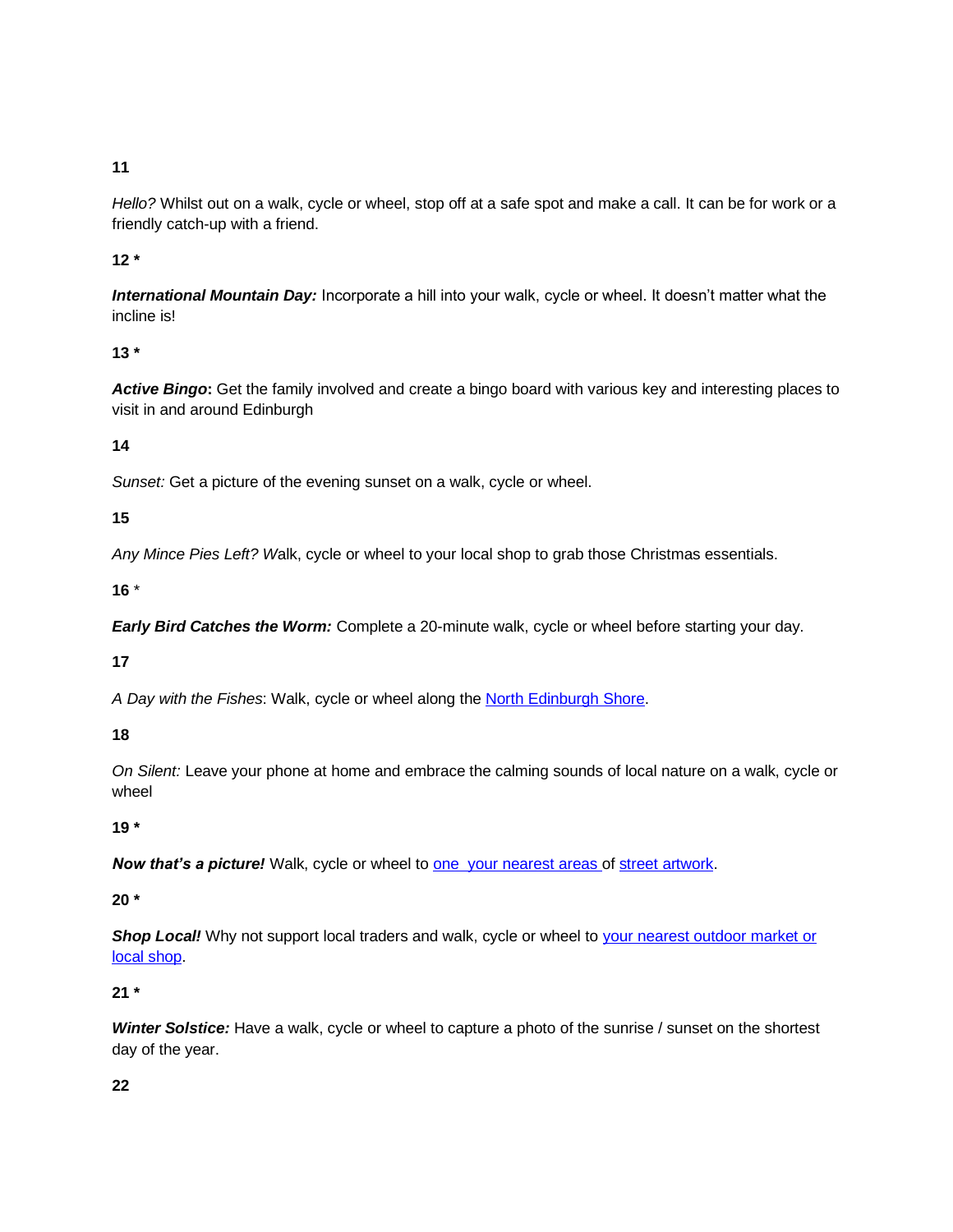*Into the Unknown:* Go for a walk, cycle or wheel somewhere you have never been before. Let the kids decide on the route!

**23**

*Scavenger Hunt:* Tally up all the various animals / plants you see while on a walk, cycle or wheel.

#### **24**

*Santa's Coming!* Listen to Christmas songs while you're out and about.

#### **Prizes Information**

Taking part in the below challenges could put you in with a chance to win our **[Sustrans](https://www.sustrans.org.uk/about-us/our-work-in-scotland/) Prize Draw**! To win either a £50 Love to Shop Voucher or £50 voucher for a local shop / hospitality venue of your choice, follow the below steps:

- Take part in any of the below challenges there isn't a limit to the number of challenges you can enter (although entries for each challenge are limited to one per person).
- Share your challenge-related picture on your own personal social media pages with the hashtags **#EdinburghActiveAdvent #ActiveTravelChampions**
- To enter yourself into the draw, send your picture & screenshot of your social media post to [edinburghworkplaces@stantec.com.](mailto:edinburghworkplaces@stantec.com) No problem if you aren't on social media, just email your picture to the above address.
- We'll then contact you with further information if you are a lucky winner!

All personal information will be stored in line with GDPR regulations – for more information, please see our [website.](file://///corpad.corp.edinburgh.gov.uk/departments/Corp/commsrve/Business%20Areas/Place/12%20TRANSPORT/On%20foot%20by%20bike/Campaigns/Active%20Advent%20calendar/edinburgh.gov.uk/edinburghactiveadvent)

#### **1**

*Christmas Tree, Oh Christmas Tree:* Best picture of visited Christmas lights

# **4**

*Get your Socks on:* Best snap of the craziest novelty socks whilst out and about

## **6**

*Heaven on Earth:* Best picture of visited beauty spot

**12**

*International Mountain Day:* Best picture of a hilltop view

## **13**

Active Bingo: Best collage of visited sites